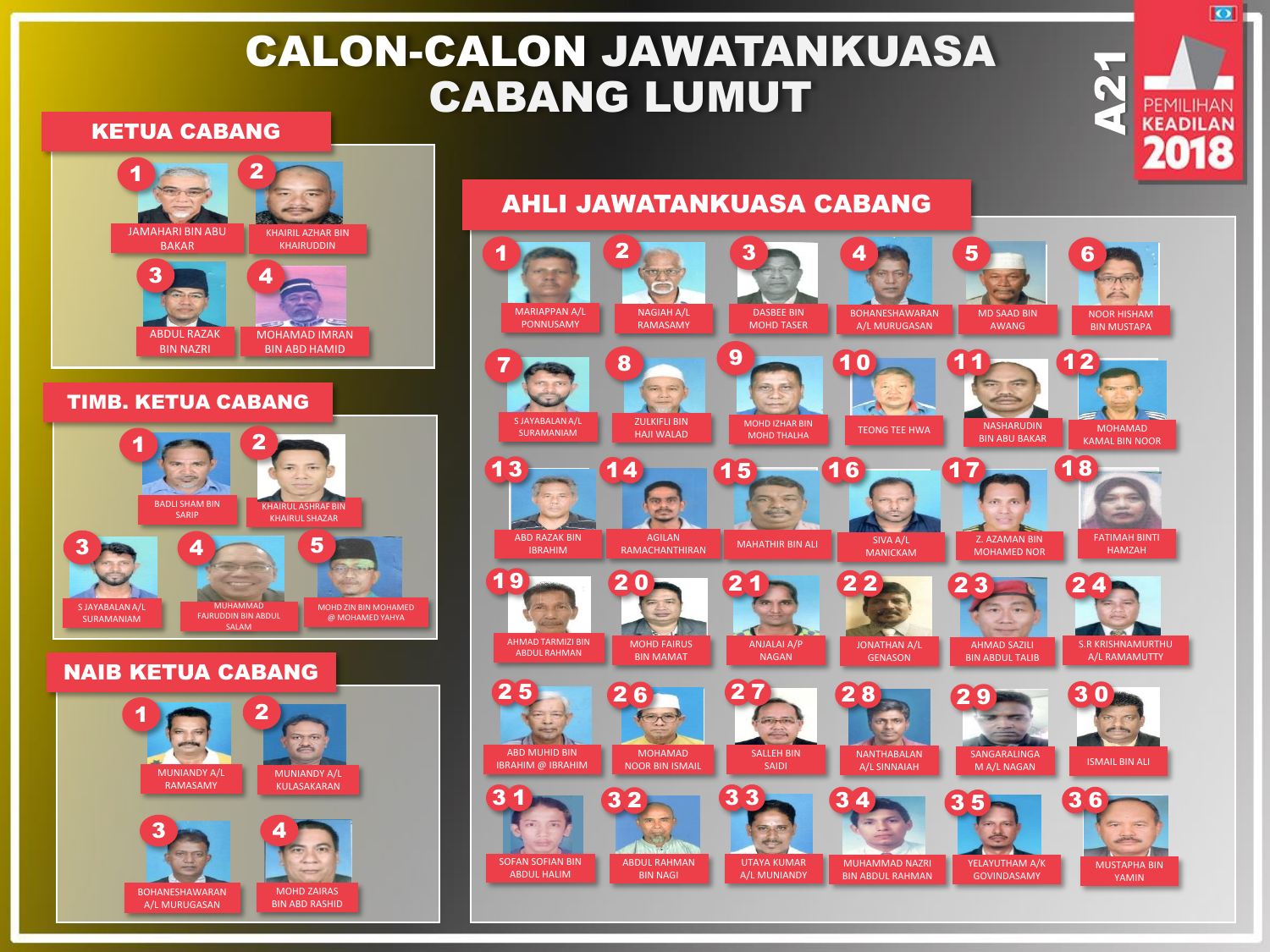# CALON-CALON JAWATANKUASA CABANG LUMUT

A21

 $\overline{\bullet}$ 

*CEADILAN* 

### AHLI JAWATANKUASA CABANG



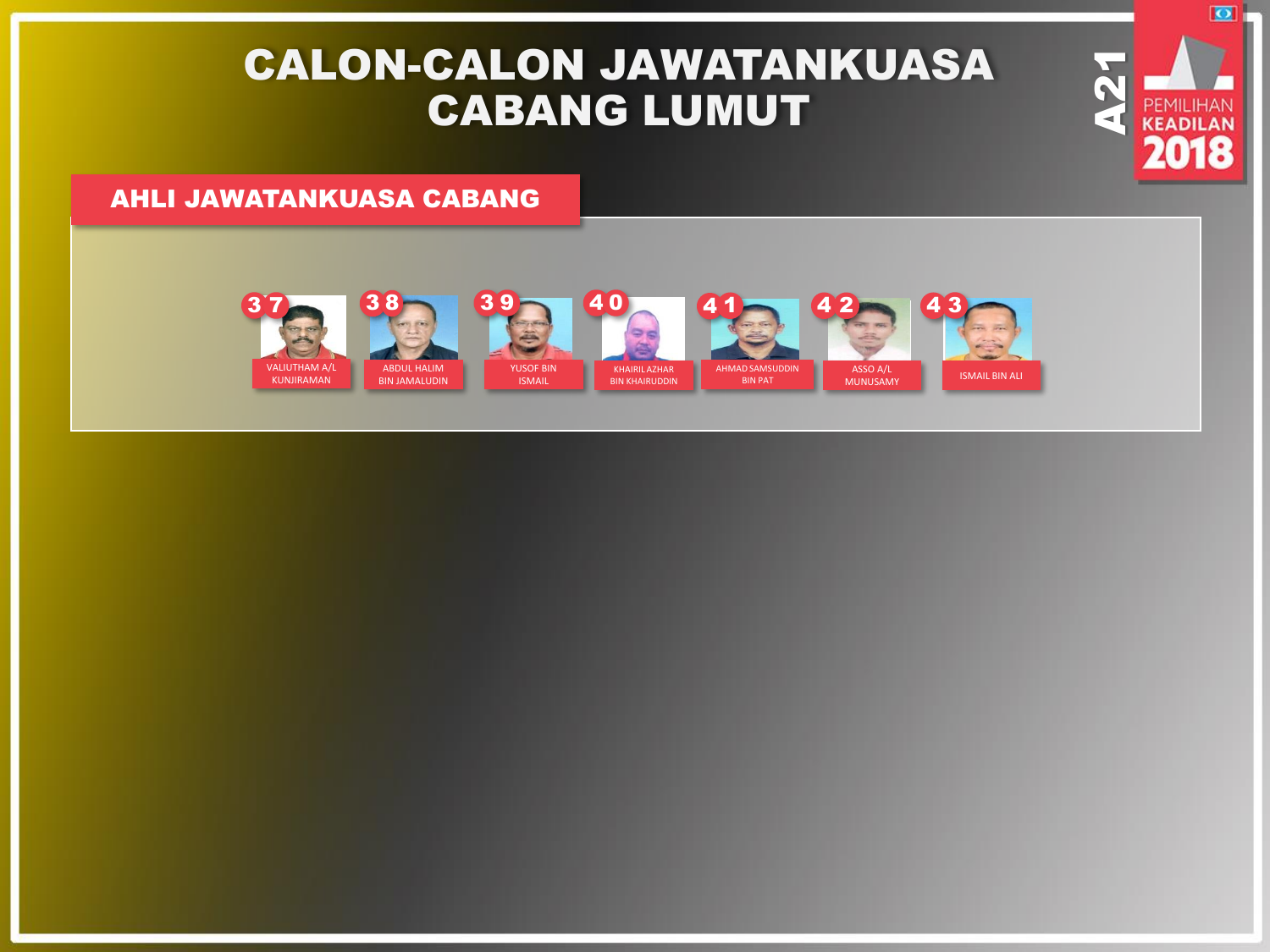# CALON-CALON JAWATANKUASA AMK CABANG LUMUT

### KETUA AMK CABANG



#### TIMB. KETUA AMK CABANG



#### NAIB KETUA AMK CABANG



### AHLI JAWATANKUASA AMK CABANG

#### are 黑 ABDUL RAOUF DAUD BIN ABD INTHIRAN A/L MOHD IZHAR BIN MOHD SANI BIN BIN SALLEH SUBRAMANIAN MUHAMAD NOR RAHIM SHAKRI















BINTI SALLEH









BINTI SALLEH



A21

 $\overline{\bullet}$ 

**KEADILAN** 

MUHAMAD FAZRUL AIZAN BIN MUHAMAD

JULAINI